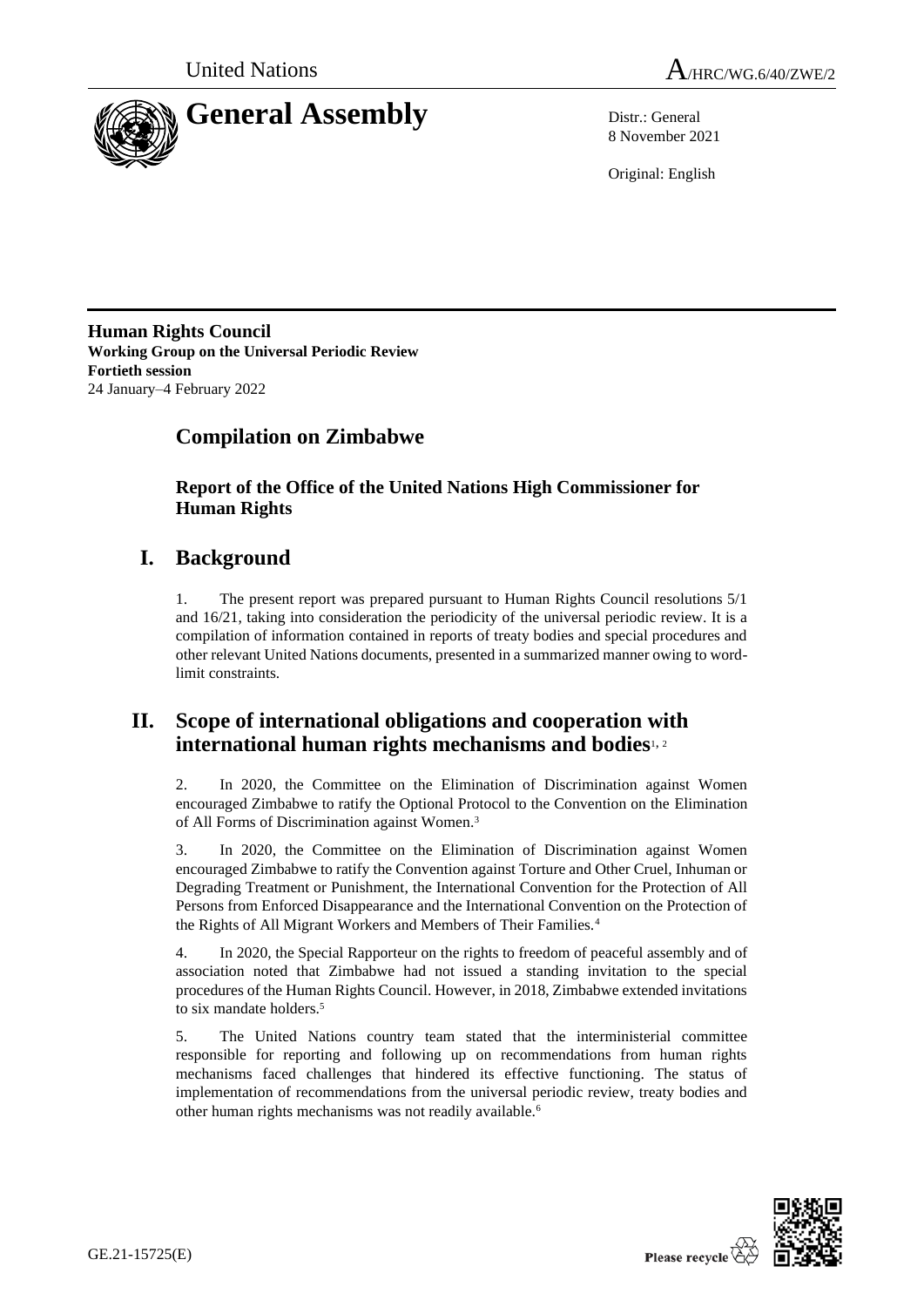# **III. National human rights framework**<sup>7</sup>

6. The Special Rapporteur on freedom of peaceful assembly and of association noted that Zimbabwe had a mixed legal system of English common law, Roman-Dutch civil law and customary law, and that the Constitution of Zimbabwe was the supreme law of the State and contained legal safeguards for the protection of human rights and fundamental freedoms.<sup>8</sup>

7. The United Nations country team noted that the process of aligning legislation with the Constitution and with international human rights obligations was slow.<sup>9</sup> The Committee on the Elimination of Discrimination against Women expressed concern at the long delays in amending legislation subsidiary to the Constitution and by the remaining discriminatory provisions in the legislative framework, including provisions on marriage and property rights and on the minimum age for marriage. The same Committee recommended that Zimbabwe amend or repeal, without delay, all remaining sex-discriminatory provisions, including those on marriage and property rights and on the legal minimum age for marriage, with a view to bringing them into compliance with the Constitution and with the Convention on the Elimination of All Forms of Discrimination against Women. Noting with concern the absence of a specific gender equality law, the Committee on the Elimination of Discrimination against Women recommended that Zimbabwe adopt such a law, covering all prohibited grounds of discrimination and encompassing direct and indirect discrimination in both the public and the private spheres, as well as intersecting forms of discrimination against women.<sup>10</sup>

8. The United Nations Educational, Scientific and Cultural Organization (UNESCO) stated that with regard to the freedoms of expression and opinion, Zimbabwe should align all relevant legislation with sections 61 and 62 of the Constitution, including the Media Commission Bill, which was being debated in Parliament, the Censorship and Entertainment Controls Act, of 1967, the Official Secrets Act, of 2004, sections of the Criminal Law (Codification and Reform) Act, of 2004, and the Interception of Communications Act, of 2007.<sup>11</sup>

9. In 2017, the Working Group on Arbitrary Detention encouraged Zimbabwe to incorporate the Model Law for the Recognition and Protection of Human Rights Defenders into its domestic legislation and to ensure its implementation.<sup>12</sup>

10. The Committee on the Elimination of Discrimination against Women noted the limited independence of the Zimbabwe Human Rights Commission and, inter alia, recommended that Zimbabwe ensure the independence of the Commission and include a clear, transparent and participatory process for the selection and appointment of human rights commissioners.<sup>13</sup> The United Nations country team noted that budgetary allocations were inadequate, which adversely impacted the Commission's ability to discharge its mandate.<sup>14</sup>

11. The United Nations country team stated that the Zimbabwe Gender Commission had a limited reach nationwide and lacked the requisite capacity to deliver on its mandate. The National Peace and Reconciliation Commission was constrained from delivering on its mandate due to inadequate resources.<sup>15</sup>

12. In 2020, the Special Rapporteur on freedom of peaceful assembly and of association recommended, inter alia, that Zimbabwe ensure that all law enforcement officers received systematic training on the proper management of assemblies and the use of force, especially in the context of demonstrations, and on the use of non-violent means of crowd control.16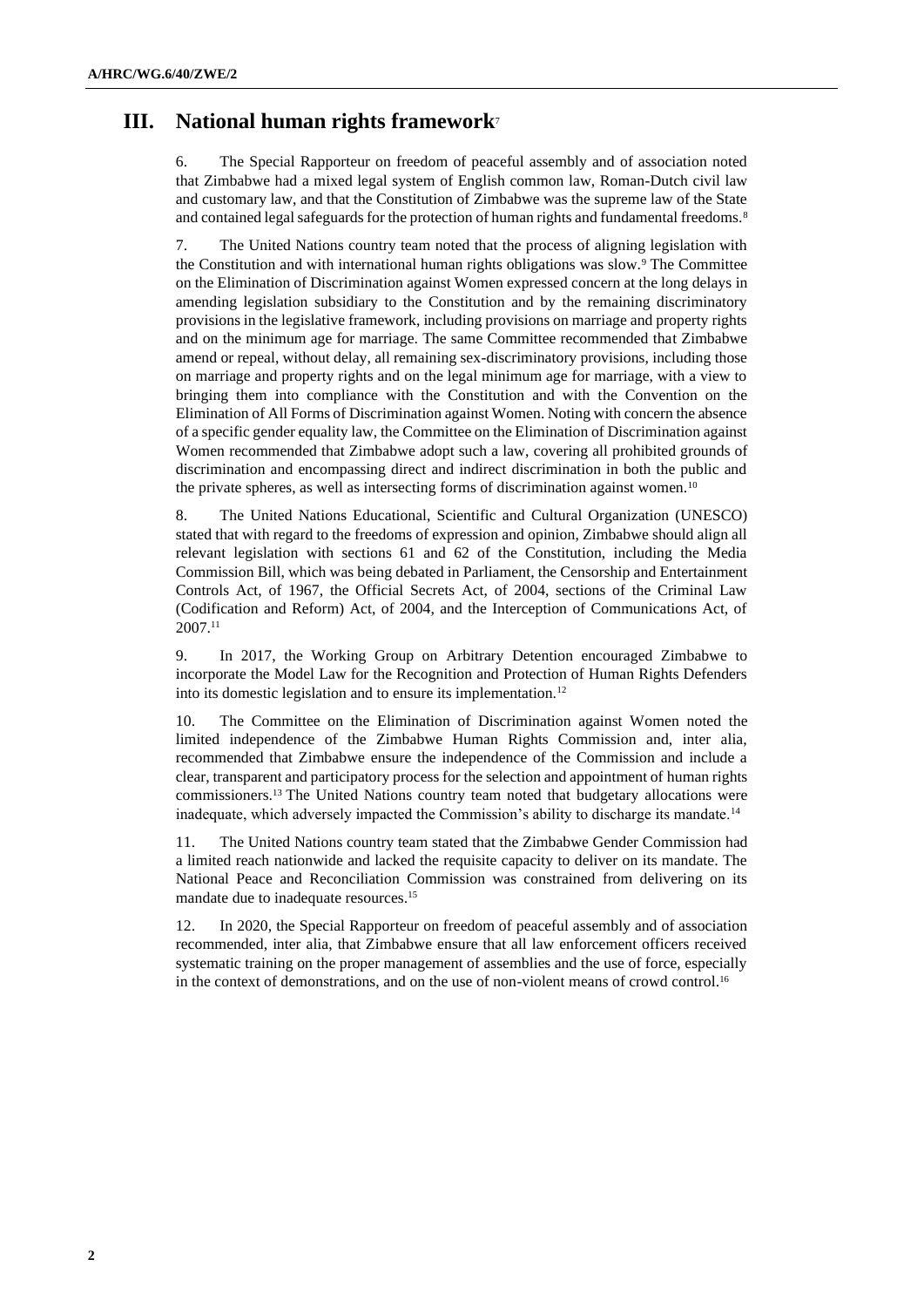# **IV. Implementation of international human rights obligations, taking into account applicable international humanitarian law**

# **A. Cross-cutting issues**

# **1. Equality and non-discrimination**<sup>17</sup>

13. Noting relevant concerns, the Committee on the Elimination of Discrimination against Women recommended that Zimbabwe eliminate intersecting forms of discrimination against women and girls with disabilities, as well as against lesbian, bisexual and transgender women and intersex persons, raise public awareness about their human rights, and prosecute and adequately punish the perpetrators of violence against them.<sup>18</sup>

## **2. Development, the environment, and business and human rights**<sup>19</sup>

14. In 2020, the Special Rapporteur on the right to food noted that Zimbabwe had been under some form of sanctions since 2001. She stated that such sanctions had had detrimental humanitarian effects.<sup>20</sup>

15. The Special Rapporteur on freedom of peaceful assembly and of association stated that irrespective of the imposed unilateral restrictive measures, Zimbabwe had a duty to fulfil its human rights obligations. He called on Zimbabwe to take action to end corruption, improve the human rights situation, and ensure accountability and the rule of law in order to encourage the lifting of the unilateral measures, which had a negative impact on the economy.<sup>21</sup> Zimbabwe stated that the major cause of the economic fragility, which were the unilateral restrictive measures, had been ignored, and it called for the unconditional lifting of all such measures, which would assist the country in sustaining peace and development.<sup>22</sup>

16. The United Nations country team stated that corruption was widespread and that in 2020 a five-year National Anti-Corruption Strategy had been launched to coordinate efforts to combat corruption. It added that the Zimbabwe Anti-Corruption Commission faced challenges, including resource constraints, and lacked prosecutorial powers.<sup>23</sup>

17. In 2021, the Human Rights Committee requested Zimbabwe to report on the measures taken to prevent and mitigate the negative effects of climate change and environmental degradation, particularly in relation to food and water security.<sup>24</sup>

18. The Committee on the Elimination of Discrimination against Women noted that the national climate change policy adopted in 2016 included a gender component, but remained concerned about the disproportionately adverse effects of cyclones and floods on women and girls, and, inter alia, recommended that Zimbabwe ensure the integration of a gender perspective in the development and implementation of policies and programmes on disaster risk reduction and climate change.<sup>25</sup>

19. The Special Rapporteur on freedom of peaceful assembly and of association stated that rural communities were frustrated by the governance of natural resources. They were directly affected by the activities but derived little benefit from the exploitation of the resources. The Special Rapporteur stated that there should be genuine consultations so that projects for the exploitation of natural resources aligned with the Guiding Principles on Business and Human Rights. There was also a need to compensate those communities who had been relocated, particularly the Marange communities.<sup>26</sup> Zimbabwe stated that the Community Share Ownership Trust, which was spearheaded by local actors and stakeholders, including chiefs, and rural district council officials, among others, worked closely with the Zimbabwe Consolidated Diamond Company, a State-owned company. This company had formulated a sustainable corporate social responsibility programme which had contributed to economic and social advancement in Marange.<sup>27</sup>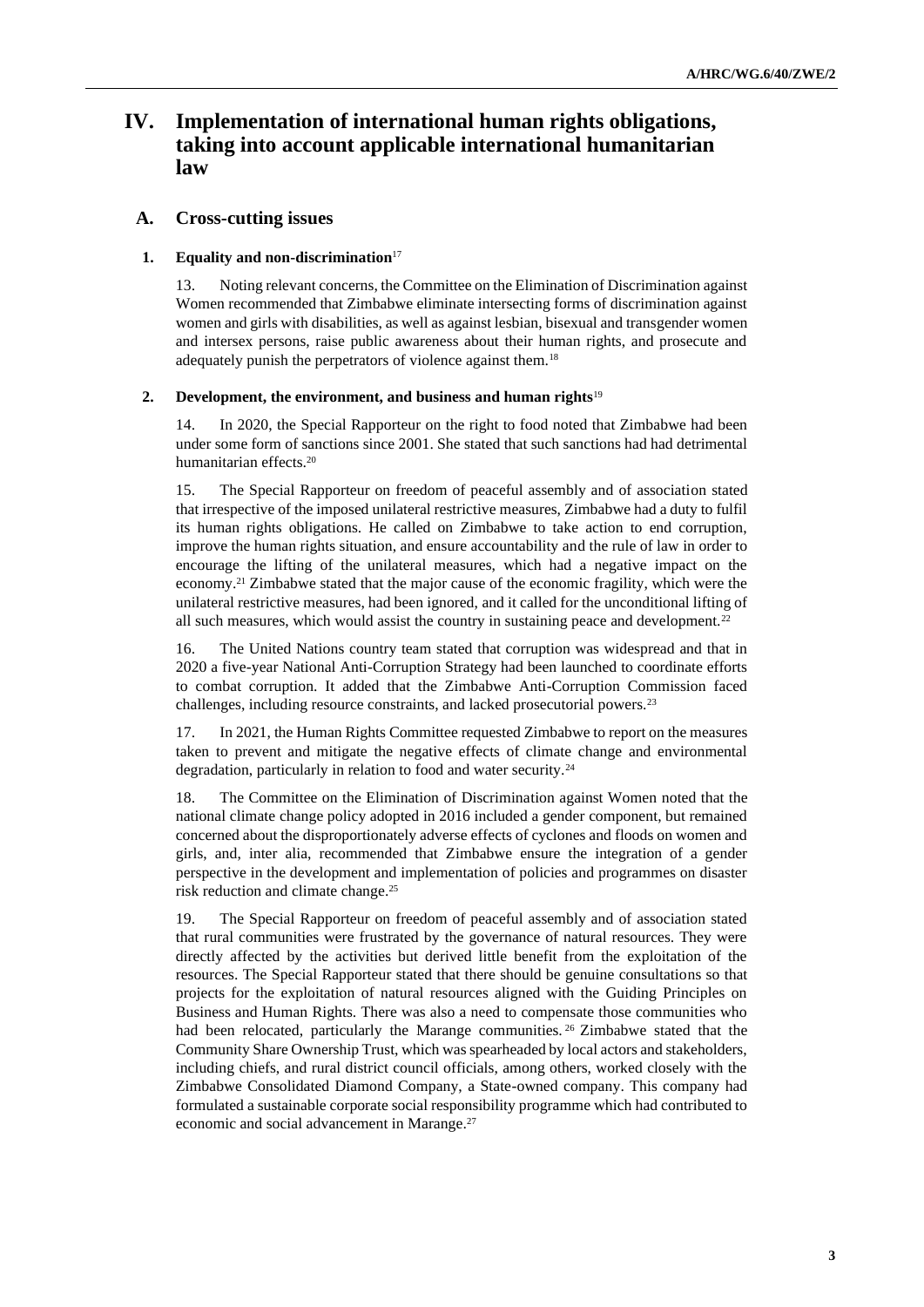# **B. Civil and political rights**

# **1. Right to life, liberty and security of person**<sup>28</sup>

20. In 2021, the Human Rights Committee requested information on the progress made towards abolishing the death penalty and the formal commutation of pending death sentences.<sup>29</sup>

21. On 10 June 2020, the Working Group on Enforced or Involuntary Disappearances and various Special Rapporteurs<sup>30</sup> called on Zimbabwe to immediately end a reported pattern of disappearances and torture that appeared to be aimed at suppressing protests and dissent. They called on the authorities to immediately enforce a policy of zero tolerance for abductions and torture and to ensure the effective protection of women against sexual violence.<sup>31</sup>

22. The Special Rapporteur on freedom of peaceful assembly and of association stated that in the aftermath of the presidential election, on 1 August 2018, demonstrations, which had started in a spontaneous and peaceful manner, had turned riotous. The police, and later the army, which had been deployed to control the situation, had used excessive force, resulting in the death of six people. The Special Rapporteur noted that the Commission of Inquiry (Motlanthe Commission) appointed by the President of Zimbabwe to investigate those events had concluded that the use of live ammunition directed at people, especially when they had been fleeing, was clearly unjustified and disproportionate. The use of sjamboks, baton sticks and rifle butts to assault members of the public indiscriminately had also been disproportionate.<sup>32</sup>

23. Zimbabwe stated that the police had "used proportionate force in all circumstances during the 1 August 2018 disturbances" and that due regard had been given to the standards of proportionality, legality, accountability and necessity whenever force was to be used. In situations of "resisting arrest", the law empowered the police to use force, which was reasonable, justifiable and proportionate in the circumstances to overcome such resistance.<sup>33</sup>

24. The Special Rapporteur on freedom of peaceful assembly and of association noted that in January 2019, following the Government's announcement of a 150 per cent increase in fuel prices, the Zimbabwe Congress of Trade Unions, together with other civil society organizations, had called for a national stay-away from 14 to 16 January 2019 in protest against that harsh measure. Although in some cities that call had been followed, demonstrations had erupted in the country and the situation had quickly deteriorated, becoming riotous, and therefore police and military units had been deployed. The Special Rapporteur noted that in the aftermath of the stay-away, the Zimbabwe Human Rights Commission had issued a monitoring report in which it had concluded that indiscriminate and excessive use of force had been used and that the army and police had instigated systematic torture, had undertaken door-to-door searches and had unlawfully entered private homes. In addition, the Special Rapporteur received reports of arbitrary arrests and heard allegations of politically motivated sexual violence. He recommended that Zimbabwe ensure that all allegations of excessive use of force were promptly, thoroughly and independently investigated, alleged perpetrators are prosecuted and adequate remedy was provided to the victims.<sup>34</sup>

25. Zimbabwe stated that the demonstrations of August 2018 and January 2019 had been characterized by violence, arson, traffic barricades, harassment of motorists and indiscriminate looting of supermarkets and tuck shops. This state of affairs had left the Government with the dilemma of balancing two equally important interests, namely the rights of those who participated in the demonstrations to exercise their right to peaceful assembly, which were hijacked by looters, and the rights of those citizens who looked up to the State to protect them from the violent demonstrators. Zimbabwe had a constitutionally enshrined duty to protect its citizens, and therefore the police had been deployed to stop the violent demonstrations. Zimbabwe also stated that in relation to the alleged politically motivated sexual violence, the police had made a call to all victims to visit the nearest police station and get assistance from the Victim Friendly Unit sections, via the media and specifically at the press conference on 29 January 2019. There had not been any response from the victims. In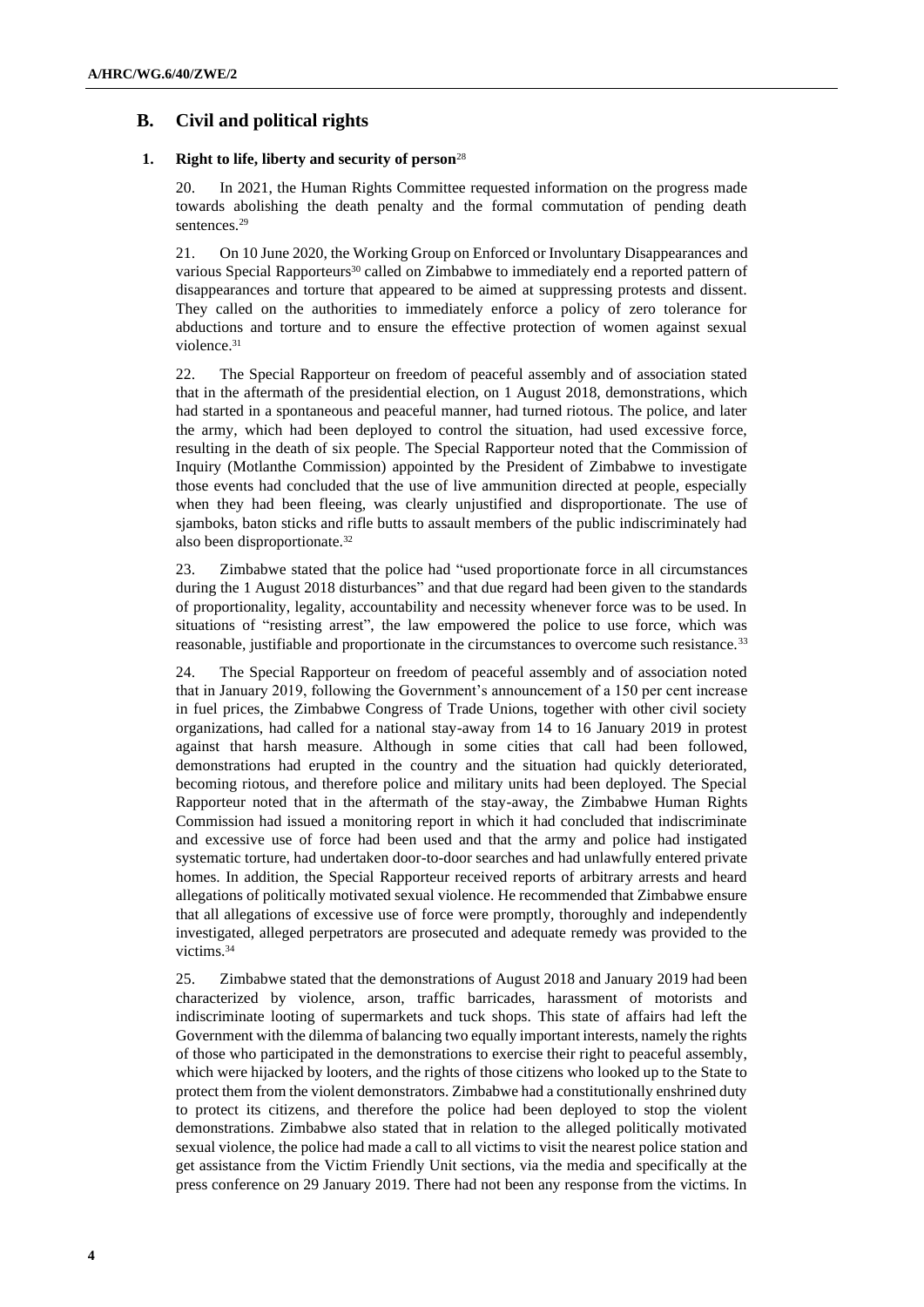addition, the victims had been invited to approach the Zimbabwe Gender Commission or other commissions, but none had come forward.<sup>35</sup>

26. The Committee on the Elimination of Discrimination against Women expressed concern about the persistence of discriminatory gender stereotypes and harmful practices, including child marriage, polygamy and virginity testing. It was particularly concerned about the widespread impunity for such harmful practices and the absence of convictions in cases of child marriage. It recommended that Zimbabwe broaden the definition of perpetrators in the Domestic Violence Act to include those who may not be related to or living in the same household as the complainant, and that it engage with communities, including religious and community leaders, and parents and relatives of girls, on the criminal nature and negative impact of child marriage on the enjoyment by girls of their rights.<sup>36</sup>

27. The United Nations country team noted that conditions of detention remained below minimum international standards and that juveniles were detained with adults.<sup>37</sup> The Human Rights Committee requested Zimbabwe to report on progress made in addressing overcrowding and poor material conditions in places of detention, including pretrial detention centres, and in ensuring access to adequate water, food, clothing and health care.<sup>38</sup>

## **2. Administration of justice, including impunity, and the rule of law**<sup>39</sup>

28. The United Nations country team stated that 8 of the 13 members of the Judicial Service Commission were either directly appointed by the President of Zimbabwe or were ex officio members of the executive branch of the Government, and consequently their independence was perceived to have been compromised.<sup>40</sup>

29. The Human Rights Committee requested Zimbabwe to respond to the concerns relating to the influence over the judiciary by the executive and legislative branches and to indicate the measures taken to address these concerns. It also requested a response to allegations of politically motivated prosecutions of high-level officials and threats against magistrates and judges presiding over corruption cases.<sup>41</sup>

30. The United Nations country team noted undue delays in the completion of cases and growing perceptions of corruption and patronage within the judiciary.<sup>42</sup>

31. The Committee on the Elimination of Discrimination against Women recommended, inter alia, that Zimbabwe expedite the creation of legal aid centres at the district level, strengthen the standard of service delivery at all levels, and provide adequate funding to nongovernmental organizations that provided free legal aid.<sup>43</sup>

32. The United Nations country team stated that children in contact with the juvenile justice system faced difficulties in accessing rehabilitative programmes. A pretrial diversion programme for juveniles had been rolled out in all 10 provinces but only implemented in 33 out of the 65 districts.<sup>44</sup>

33. The United Nations country team noted that the National Peace and Reconciliation Commission had elaborated a five-year strategic plan, which had commenced in 2018. However, inadequate resources restricted the Commission from fully delivering on its mandate.<sup>45</sup>

## **3. Fundamental freedoms and the right to participate in public and political life**<sup>46</sup>

34. The Working Group on Arbitrary Detention recalled that at the previous universal periodic review, delegations had made 28 recommendations that Zimbabwe improve enjoyment of the rights to freedom of opinion and expression and of peaceful assembly. Several of those recommendations related specifically to repealing public order offences that could be used to penalize critics of the Government.<sup>47</sup>

35. On 24 July 2020, the Office of the United Nations High Commissioner for Human Rights expressed concern at allegations which suggested that Zimbabwe may have been using the coronavirus disease (COVID-19) pandemic as a pretext for clamping down on the freedoms of expression, peaceful assembly and association. It stated that any lockdown measures and restrictions to contain the pandemic should be necessary, proportionate and time-limited, and enforced humanely without resorting to unnecessary or excessive force.<sup>48</sup>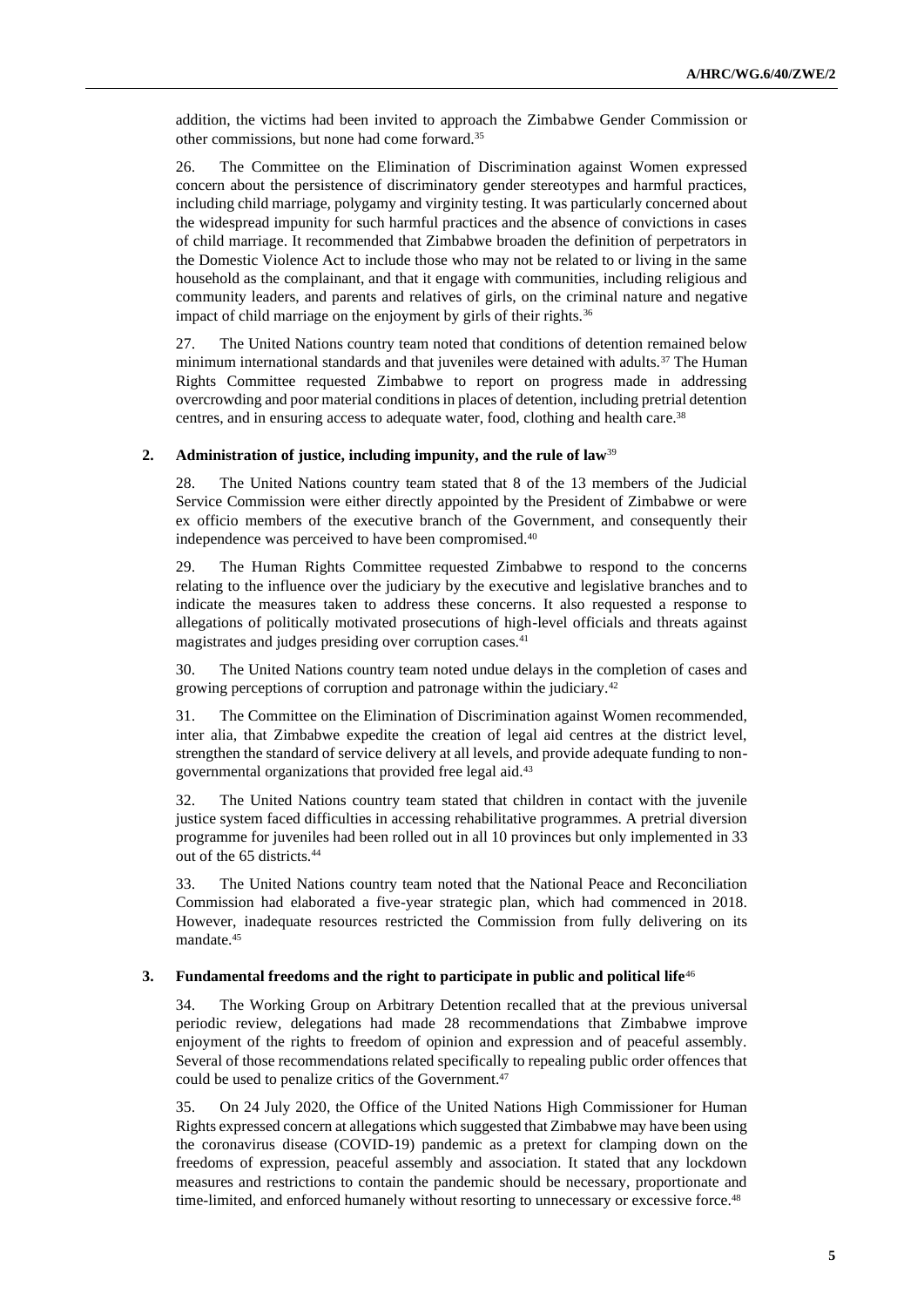36. The United Nations country team noted that media personnel and human rights defenders continued to face threats, harassment and arbitrary arrests.<sup>49</sup>

37. The Committee on the Elimination of Discrimination against Women recommended that Zimbabwe prevent, investigate and adequately punish politically motivated violence against women human rights defenders and activists, including when such violence is committed by members of the police and security forces and at the instigation of public officials.<sup>50</sup>

38. Noting relevant concerns, the Committee on the Elimination of Discrimination against Women recommended, inter alia, that Zimbabwe ensure the applicability of the constitutional gender quota beyond the elections in 2023 and until substantive equality between women and men was achieved, make gender quotas for political parties' electoral lists mandatory, enforce the principle of gender equality in section 17 of the Constitution in the appointment of government ministers and members of the boards of public and private companies, amend the Political Parties Finance Act to specifically provide for the allocation of campaign financing and the provision of training for women candidates for elections, and adopt legislation to criminalize political harassment and sexist attacks against women candidates and political activists.<sup>51</sup>

39. The Special Rapporteur on freedom of peaceful assembly and of association recommended, inter alia, that Zimbabwe ensure, in law and in practice, that the rights to freedom of peaceful assembly and of association were freely exercised, provide a conducive and safe environment for everyone to those rights and ensure that any restrictions on the rights to freedom of peaceful assembly and of association were prescribed by law.<sup>52</sup>

40. The Special Rapporteur on freedom of peaceful assembly and of association stated that the Maintenance of Peace and Order Act, which had come into force in November 2019, was not conducive to free and unhindered exercise of the right to freedom of peaceful assembly. He recommended, inter alia, that Zimbabwe amend this Act in consultation with civil society, recognize spontaneous peaceful assemblies and demonstrations, and develop law enforcement protocols on the management of assemblies that were compatible with international human rights norms and standards.<sup>53</sup> Zimbabwe stated that contrary to the views of the Special Rapporteur, the Act was not restrictive, but promoted the right to freedom of assembly.<sup>54</sup>

41. Noting the excessive limitations, multiple challenges and harsh sanctions provided in the Private Voluntary Organizations Act, which led to many non-governmental organizations resorting to registering as trusts, the Special Rapporteur on freedom of peaceful assembly and of association recommended, inter alia, that Zimbabwe amend the Private Voluntary Organizations Act to ensure that the registration procedure for national and international organizations was simple and expeditious, abolish the practice of using memoranda of understanding that limited the autonomy and independence of those organizations, and engage in meaningful consultation with civil society on all relevant legislation, including at the policy, drafting, review and implementation stages.<sup>55</sup>

42. Zimbabwe stated that all registered organizations adhered to legislation and procedures in terms of their registered mandate and operated without any persecution or undue control. It denied the assertion that civil society organizations were restricted in their activities and stated that some of these organizations were involved in immense operations that had positively informed government policies, such as the policy on HIV and AIDS and the National Gender Policy.<sup>56</sup>

## **4. Prohibition of all forms of slavery**<sup>57</sup>

43. Expressing relevant concerns, the Committee on the Elimination of Discrimination against Women recommended, inter alia, that Zimbabwe step up efforts to identify and protect victims of trafficking from and within the country and to investigate, prosecute and adequately punish the perpetrators, and amend the Trafficking in Persons Act to incorporate a definition of trafficking in persons that is consistent with the Protocol to Prevent, Suppress and Punish Trafficking in Persons, Especially Women and Children, supplementing the United Nations Convention against Transnational Organized Crime. It further recommended that Zimbabwe ensure the availability of State shelters for victims of trafficking in all 10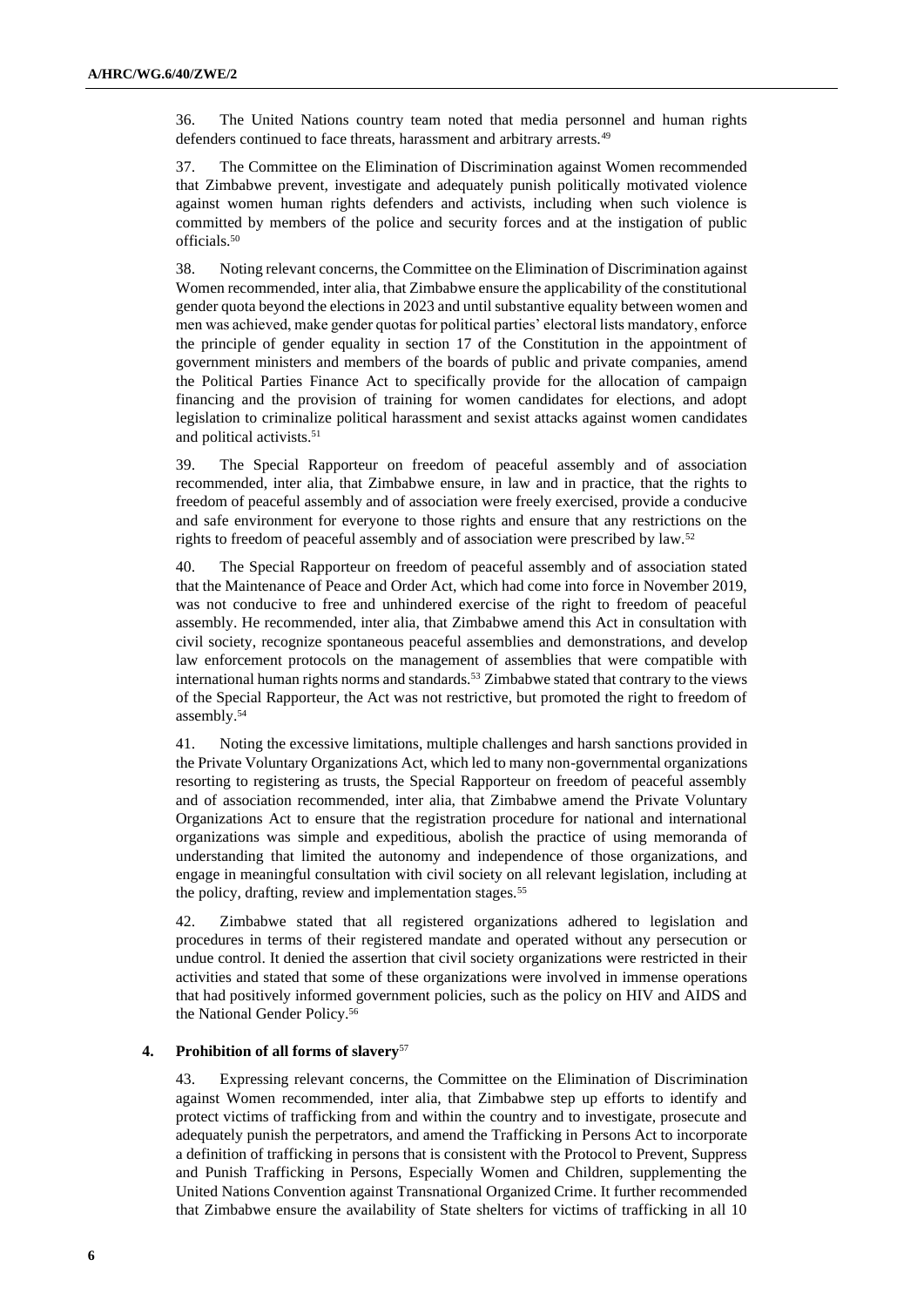provinces and increase financial support for non-governmental organizations running shelters and offering support services, including legal counselling and rehabilitation services.<sup>58</sup> The United Nations country team stated that the Trafficking in Persons Act was undergoing amendment to incorporate a definition of trafficking in persons consistent with the aforementioned Protocol. 59

44. The United Nations country team noted that there was inadequate funding for the implementation of the national plan of action to operationalize the Trafficking in Persons Act, that of the 10 shelters prescribed by the Act, only three shelters had been established, that public awareness about human trafficking remained low and that prosecution and conviction rates were low.<sup>60</sup>

45. Noting the high number of women exploited in prostitution, the Committee on the Elimination of Discrimination against Women recommended that Zimbabwe analyse and address the root causes of prostitution, and provide women and girls who wish to leave prostitution with exit programmes and alternative income-generating opportunities.<sup>61</sup>

#### **5. Right to privacy and family life**<sup>62</sup>

46. The Committee on the Elimination of Discrimination against Women noted that most marriages were conducted under customary law and were not registered, and, inter alia, recommended that Zimbabwe adopt legislation providing for mandatory registration of all marriages.<sup>63</sup>

47. The Committee on the Elimination of Discrimination against Women expressed concern that discriminatory customary laws and practices continued to regulate marriage and family relations, allowing for harmful practices such as polygamy. It recommended that Zimbabwe ensure that customary laws and practices were in conformity with the Constitution and the Convention on the Elimination of All Forms of Discrimination against Women so as to prohibit harmful practices, and that it repeal any provisions that were discriminatory towards women in family relations.<sup>64</sup>

# **C. Economic, social and cultural rights**

# **1. Right to work and to just and favourable conditions of work**<sup>65</sup>

48. Noting relevant concerns, the Committee on the Elimination of Discrimination against Women recommended, inter alia, that Zimbabwe develop plans to combat horizontal and vertical occupational segregation in the public and private sectors, strengthen measures to encourage women and girls to choose non-traditional career paths, mobilize efforts to facilitate equal access for women to new technologies and digital skills, enhance the participation of women in decision-making in economic life, amend the Labour Act to fully incorporate the principle of equal remuneration for work of equal value, ensure equal social protection benefits for women and men, and extend health care, pension benefits and maternity protection to the informal economy.<sup>66</sup>

49. The Special Rapporteur on freedom of peaceful assembly and of association noted the difficult environment in which labour unions operated. Expressing concerns about, inter alia, allegations of State interference in the activities of trade unions and acts of intimidation and harassment against their leaders, he stated that the actions of the Government needed to be consistent with the Constitution and with its international obligations, allowing for a more enabling space for trade unions to operate. The Special Rapporteur recommended, inter alia, that Zimbabwe increase its efforts to promote the rights to form and join strong trade unions.<sup>67</sup>

#### **2. Right to social security**<sup>68</sup>

50. The Committee on the Elimination of Discrimination against Women noted with concern the lack of comprehensive social security and protection systems.<sup>69</sup>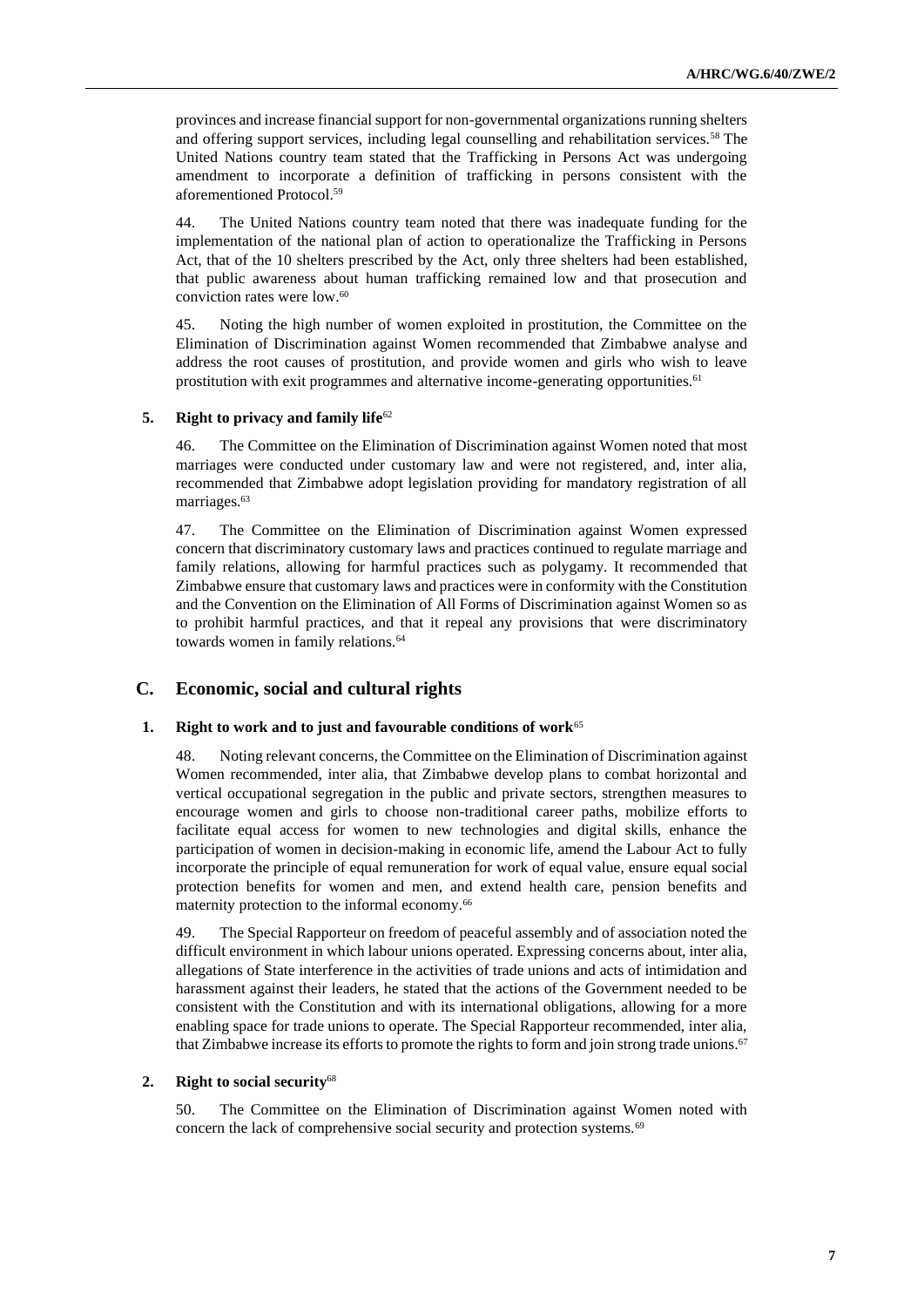## **3. Right to an adequate standard of living**<sup>70</sup>

51. On 31 March 2020, the Special Rapporteur on the right to food called for the immediate lifting of international sanctions to prevent hunger crises in countries hit by the COVID-19 pandemic, including Zimbabwe, stating that the imposition of economic sanctions undermined ordinary citizens' fundamental right to sufficient and adequate food.<sup>71</sup>

52. The Special Rapporteur on the right to food stated that Zimbabwe should adopt the necessary measures to reduce the country's dependence on food importation and should create conditions for the production of its own food. The Government should provide food assistance throughout this emergency period, and ensure that social safety nets were established for the most deprived segments of its population.<sup>72</sup> The Special Rapporteur recommended, inter alia, that Zimbabwe: (a) protect the livelihoods of rural women and support women farmers with incentives, access to credit and other productive sources;<sup>73</sup> (b) implement the various voluntary guidelines of the Food and Agriculture Organization of the United Nations;<sup>74</sup> (c) establish security of land tenure to prevent forced evictions of farmers, and support small-scale farmers and producers;<sup>75</sup> (d) continue with targeted food subsidies in times of emergency to lower food prices for vulnerable groups, and subsidize more diverse and nutritious foods, in order to address hunger and malnutrition throughout the country;<sup>76</sup> (e) continue to cooperate with international humanitarian agencies and donor countries to provide an equitable and transparent distribution of food and humanitarian assistance;<sup>77</sup> (f) extend the school meals programme to cover all children, giving priority to rural areas;<sup>78</sup> and (g) develop properly financed comprehensive nutrition policies aimed at dealing with stunting and wasting, and all forms of malnutrition.<sup>79</sup>

53. The Special Rapporteur on the right to food recommended that Zimbabwe urgently address issues of open defecation, particularly in the informal settlements, with a view to adhering to housing and sanitation policies, and to preventing waterborne diseases.<sup>80</sup>

#### **4. Right to health**<sup>81</sup>

54. The United Nations country team stated that medical institutions faced shortages of medicine, equipment and supplies, limited numbers of community-based health workers and frequent industrial action due to poor working conditions. Budgetary allocation for the health sector fell short of the commitment of 15 per cent of the national budget made in the Abuja Declaration on HIV/AIDS, Tuberculosis and Other Related Infectious Diseases, of 2001.<sup>82</sup>

55. The Committee on the Elimination of Discrimination against Women noted with concern the increasing costs of health care beyond what citizens could afford and the fact that 90 per cent of the population had no access to medical care. It also noted the shortage of drugs in public hospitals and supplies in maternity clinics and the reliance on the purchasing by patients of their own drugs and supplies, the shortage of trained health professionals in public hospitals and of midwives, and the persistently high maternal mortality rate. The same Committee recommended that Zimbabwe improve the coverage of and access to affordable health care throughout its territory by allocating sufficient budgetary resources to the establishment of hospitals, particularly in rural and remote areas, which should be equipped with adequate and accessible facilities and staffed with skilled health professionals, particularly with regard to obstetric services.<sup>83</sup>

56. Noting the high prevalence of HIV, which disproportionately affected women and girls, the Committee on the Elimination of Discrimination against Women recommended, inter alia, that Zimbabwe ensure access to prevention and early detection programmes for women and girls at risk of HIV.<sup>84</sup>

57. Noting the limited access to information on sexual and reproductive health rights, the Committee on the Elimination of Discrimination against Women recommended, inter alia, that Zimbabwe ensure that women and girls had affordable access to modern forms of contraception, intensify efforts to raise awareness of contraceptive use, and include mandatory and age-appropriate sexuality education in school curricula at all levels of education.<sup>85</sup>

58. Noting the criminalization of abortion, with few exceptions, and the limited access to safe abortion services, the Committee on the Elimination of Discrimination against Women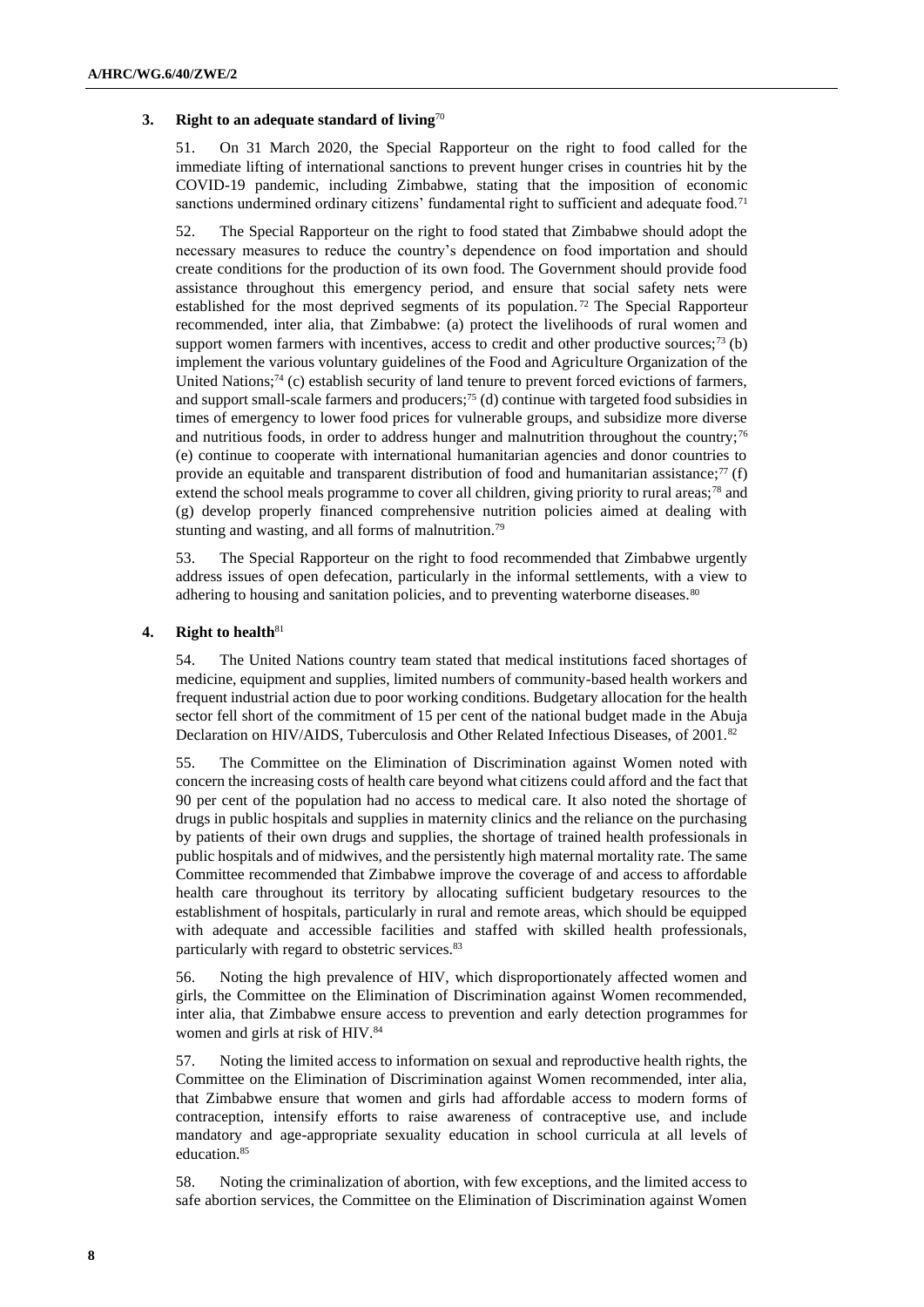recommended, inter alia, that Zimbabwe decriminalize abortion in all cases and ensure access to safe abortion and post-abortion services, as well as confidentiality in the administration of such services.<sup>86</sup>

# **5. Right to education**<sup>87</sup>

59. UNESCO stated that Zimbabwe could be commended for its enactment of the Education Amendment Act, of 2020, which extended the prohibited grounds of discrimination in education to include marital status, age, pregnancy, disability, economic or social status, and whether persons were born in or out of wedlock, which would be added to nationality, race, colour, tribe, place of birth, ethnic or social origin, language, class, religious belief, political affiliation, opinion, custom, culture, sex and gender. UNESCO encouraged Zimbabwe to fully implement the Education Amendment Act.<sup>88</sup> The United Nations country team stated that policies were being developed to implement the Act.<sup>89</sup>

60. UNESCO stated that the Education Amendment Act of 2020 explicitly provided for compulsory basic education until form four. However, free basic education was not fully in line with the 2030 Agenda for Sustainable Development, which provided for 12 years of free primary and secondary education. UNESCO encouraged Zimbabwe to ensure 12 years of free primary and secondary school education.<sup>90</sup> The United Nations country team stated that the Education Amendment Act, inter alia, promoted menstrual health and the retention of pregnant girls in schools.<sup>91</sup>

61. The United Nations country team stated that children in rural areas faced various challenges in accessing education, and that parents prioritized the education of boys over that of girls, especially at secondary school level.<sup>92</sup>

62. The Committee on the Elimination of Discrimination against Women noted with concern: (a) the high school dropout rate among girls due to child marriage and/or early pregnancy, or financial difficulties; (b) that the needs of girls were not sufficiently taken into account in school infrastructure; (c) the reports of sexual abuse and harassment of girls in and on the way to and from school and the impunity for the perpetrators of such acts; and (d) the disproportionately low enrolment rate among women and girls in studies in the fields of science, technology, engineering and mathematics. The same Committee recommended, inter alia, that Zimbabwe: (a) intensify efforts to reduce the school dropout rate among girls; (b) ensure that every school had adequate, separate and accessible sanitation facilities for girls to prevent them from missing or dropping out of school because of menstrual management challenges; (c) investigate and adequately punish cases of sexual abuse and harassment of girls in and on the way to and from school, prosecute the perpetrators, including teachers and school administrators, and provide the victims with medical care, psychosocial counselling and rehabilitation; and (d) encourage women and girls to choose non-traditional fields of study and career paths, including in the fields of science, technology, engineering and mathematics.<sup>93</sup>

63. UNESCO stated that Zimbabwe had put in place several measures to ensure distance learning when schools were closed due to the COVID-19 pandemic. UNESCO encouraged Zimbabwe to ensure quality and inclusive education during the pandemic.<sup>94</sup>

# **D. Rights of specific persons or groups**

## **1. Women**<sup>95</sup>

64. The United Nations country team stated that there was limited political will to implement policies that protected and empowered women. Women's empowerment programmes were underresourced and women had limited access to finance, land and freehold property. Women had limited opportunities to influence policy and continued to face legal, cultural and patriarchal barriers.<sup>96</sup>

65. While welcoming the efforts by Zimbabwe to facilitate women's access to land, the Committee on the Elimination of Discrimination against Women expressed relevant concerns, including the existence of harmful practices which impeded access to land for rural women. It recommended, inter alia, that Zimbabwe complete a comprehensive and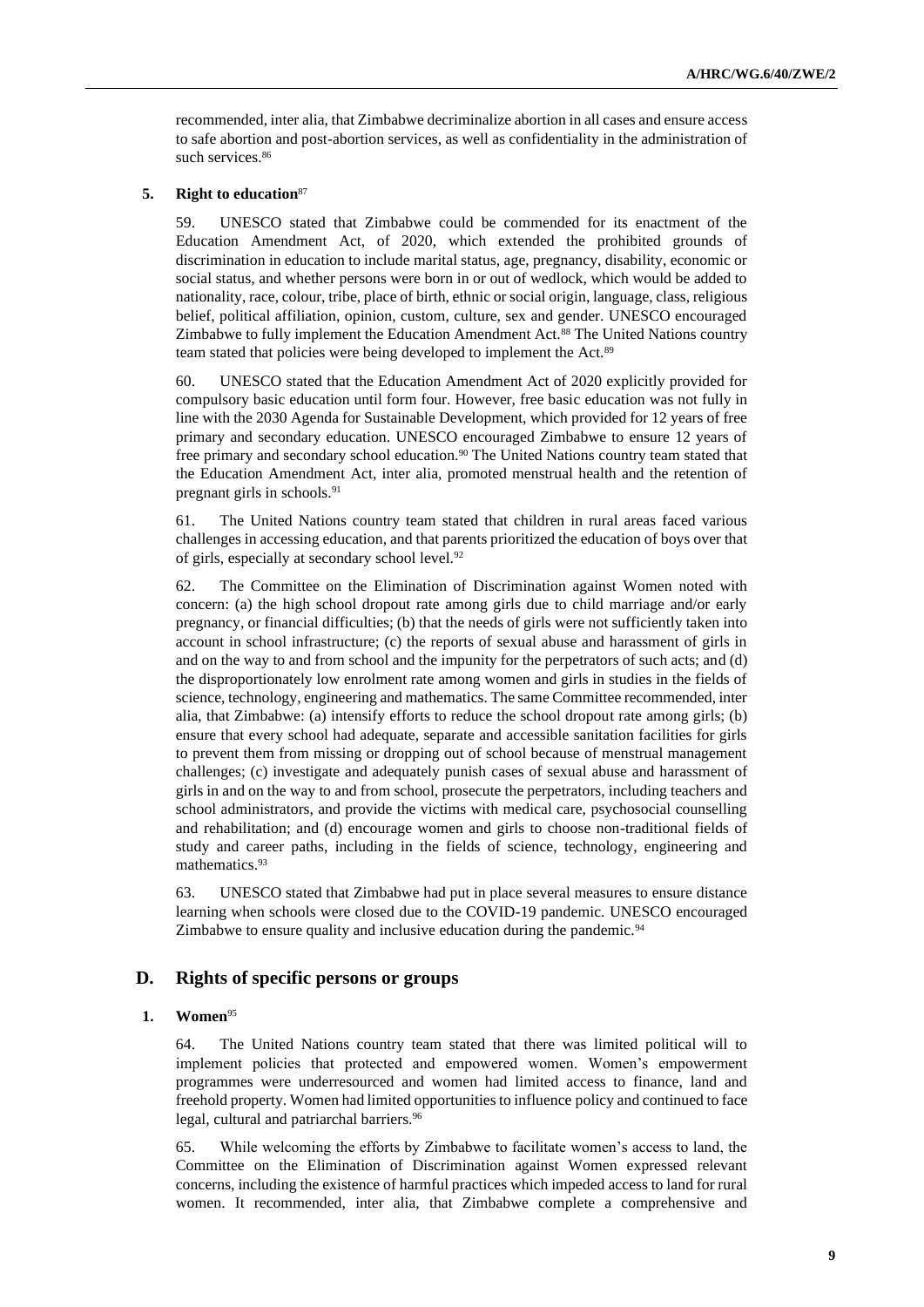independent land audit to ascertain land ownership patterns, expose inequalities in land redistribution and release land for redistribution to women, facilitate women's access to their inherited land and penalize any action impeding or preventing them from enjoying their right to land, facilitate women's access to adequate loans and financial credit, and strengthen efforts to promote the economic empowerment of rural women, ensuring that they had access to justice, education, employment, health care, housing, safe water and sanitation, electricity and other infrastructure.<sup>97</sup>

66. In 2020, the Committee on the Elimination of Discrimination against Women expressed its appreciation for the recognition by Zimbabwe of Sustainable Development Goal 5, on achieving gender equality and empowering women, as a priority area within the framework of the Zimbabwe Agenda for Sustainable Socioeconomic Transformation. It urged Zimbabwe to recognize women as the driving force of sustainable development and to adopt relevant policies and strategies to that effect.<sup>98</sup>

67. The Committee on the Elimination of Discrimination against Women recommended that Zimbabwe adopt and implement temporary special measures in order to achieve substantive equality between women and men in all areas in which women were underrepresented or disadvantaged.<sup>99</sup>

68. Expressing concerns including about the persistent high level of gender-based violence and the underreporting of such cases, the Committee on the Elimination of Discrimination against Women recommended, inter alia, that Zimbabwe allocate adequate resources and establish monitoring and assessment mechanisms for the implementation of the national programme on gender-based violence prevention and response, and that it address the stigma discouraging victims from reporting such violence, through awarenessraising campaigns.<sup>100</sup>

# 2. **Children**<sup>101</sup>

69. The Committee on the Elimination of Discrimination against Women noted the prevalence of child marriage, with one third of girls being married before they reached the age of 18 years, and recommended, inter alia, that Zimbabwe criminalize child marriage and prosecute and adequately punish perpetrators.<sup>102</sup>

70. The United Nations country team stated that the enactment of the Marriages Bill setting the minimum age of marriage at 18 years was facing inordinate delays. The Children's Amendment Bill which, when enacted, would criminalize child marriage, was undergoing legislative processes. A national action plan to end child marriage was being implemented.<sup>103</sup>

71. UNESCO stated that the Education Amendment Act of 2020 prohibited corporal punishment in schools. However, the Criminal Code continued to allow schoolteachers the authority to administer moderate corporate punishment for disciplinary purposes upon minor male pupils or students. UNSECO encouraged Zimbabwe to amend the Criminal Code to ensure its alignment with the Education Amendment Act.<sup>104</sup>

## **3. Persons with disabilities**<sup>105</sup>

72. The United Nations country team stated that the rights of persons with disabilities had been mainstreamed in the National Development Strategy. A national disability policy had been adopted in 2021, and a persons with disabilities bill was at an advanced stage of development, among other initiatives. Stigmatization and discrimination against persons with disabilities remained a challenge.<sup>106</sup>

## **4. Minorities and indigenous peoples**

73. UNESCO encouraged Zimbabwe to implement the Convention for the Protection of the World Cultural and Natural Heritage, of 1972, the Convention for the Safeguarding of the Intangible Cultural Heritage, of 2003, and the Convention on the Protection and Promotion of the Diversity of Cultural Expressions, of 2005, to which it was a party.<sup>107</sup>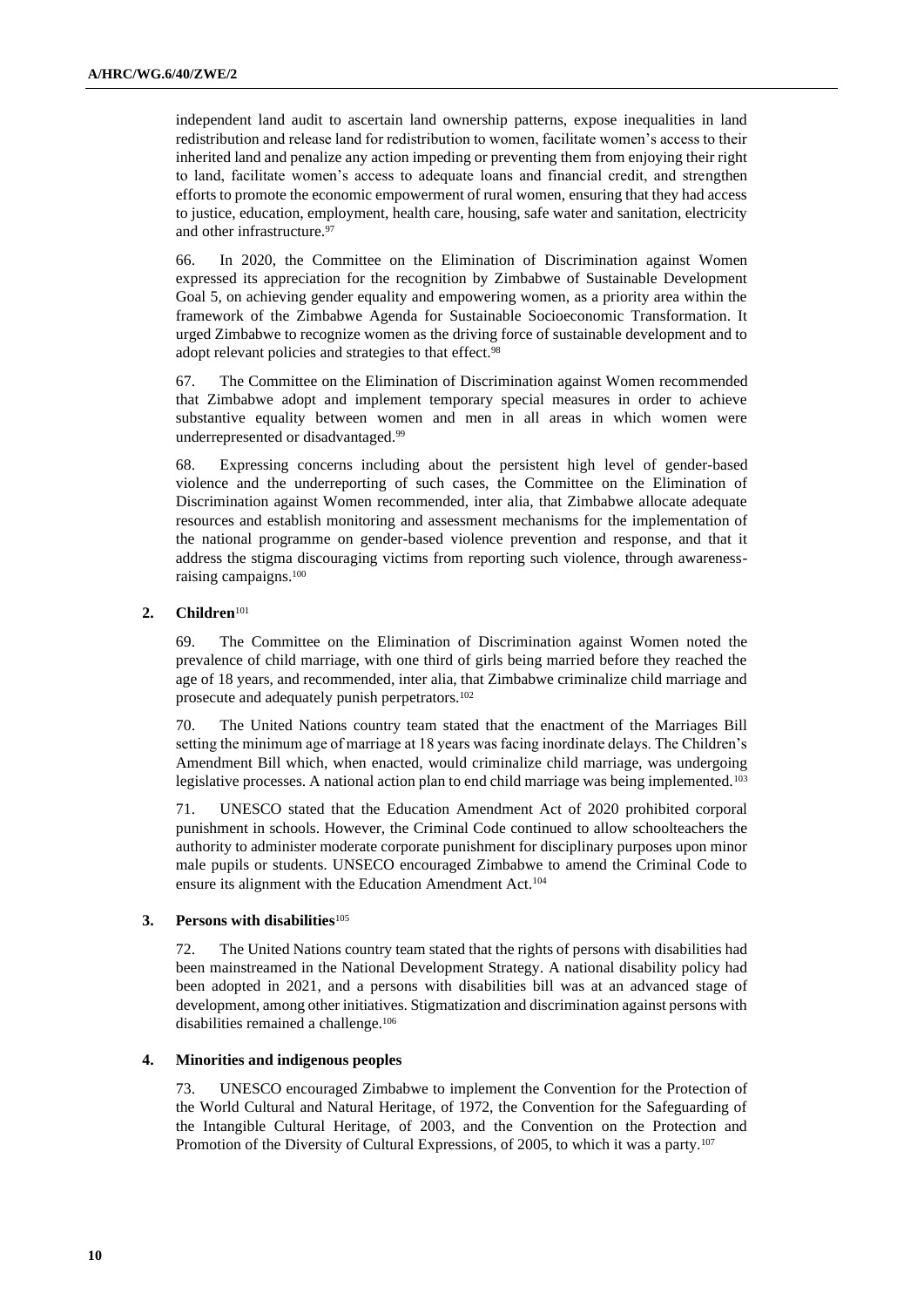## **5. Migrants, refugees, asylum seekers and internally displaced persons**

74. The Human Rights Committee requested information on the measures taken to ensure that all persons applying for international protection had access to fair and efficient asylum procedures, protection against refoulement, and an appeal mechanism with suspensive effect against negative decisions on asylum.<sup>108</sup>

75. The United Nations country team stated that a national referral mechanism for vulnerable migrants had been rolled out in three provinces and six districts.<sup>109</sup>

# **6. Stateless persons**<sup>110</sup>

76. The United Nations country team stated that children born in Zimbabwe to parents of indeterminate nationality could not have their births registered and acquire nationality, which impeded their access to health care, education and social services.<sup>111</sup>

## *Notes*

- <sup>1</sup> Tables containing information on the scope of international obligations and cooperation with international human rights mechanisms and bodies for Zimbabwe will be available at https://www.ohchr.org/EN/HRBodies/UPR/Pages/ZWIndex.aspx.
- <sup>2</sup> For relevant recommendations, se[e A/HRC/34/8,](http://undocs.org/en/A/HRC/34/8) paras. 131.1, 131.49–131.51, 131.138, 132.1–
- 132.27, 132.29–132.36, 132.39–132.61, 132.70–132.77, 132.86–132.87, 133.2–133.6 and 133.12.
- <sup>3</sup> [CEDAW/C/ZWE/CO/6,](http://undocs.org/en/CEDAW/C/ZWE/CO/6) para. 52.
- 4 Ibid., para. 56.
- <sup>5</sup> [A/HRC/44/50/Add.2,](http://undocs.org/en/A/HRC/44/50/Add.2) para. 19. See also the United Nations country team submission for the universal periodic review of Zimbabwe, para. 4.
- <sup>6</sup> United Nations country team submission, para. 3.
- <sup>7</sup> For relevant recommendations, se[e A/HRC/34/8,](http://undocs.org/en/A/HRC/34/8) paras. 131.2–131.33, 131.35–131.37, 131.42– 131.44, 131.46–131.48, 131.138, 131.141–131.142, 132.67–132.69 and 132.100.
- <sup>8</sup> [A/HRC/44/50/Add.2,](http://undocs.org/en/A/HRC/44/50/Add.2) para. 21.
- <sup>9</sup> United Nations country team submission, para. 6.
- <sup>10</sup> [CEDAW/C/ZWE/CO/6,](http://undocs.org/en/CEDAW/C/ZWE/CO/6) paras. 9–12.
- <sup>11</sup> UNESCO submission for the universal periodic review of Zimbabwe, para. 10.
- <sup>12</sup> [A/HRC/WGAD/2017/82,](http://undocs.org/en/A/HRC/WGAD/2017/82) para. 52.
- <sup>13</sup> [CEDAW/C/ZWE/CO/6,](http://undocs.org/en/CEDAW/C/ZWE/CO/6) paras. 21–22.
- <sup>14</sup> United Nations country team submission, para. 7.
- <sup>15</sup> Ibid., paras. 8–9.
- <sup>16</sup> [A/HRC/44/50,](http://undocs.org/en/A/HRC/44/50) para. 124 (e).
- <sup>17</sup> For relevant recommendations, se[e A/HRC/34/8,](http://undocs.org/en/A/HRC/34/8) paras. 133.7–133.11 and 133.13–133.18.
- <sup>18</sup> [CEDAW/C/ZWE/CO/6,](http://undocs.org/en/CEDAW/C/ZWE/CO/6) paras. 45–46.
- <sup>19</sup> For relevant recommendations, se[e A/HRC/34/8,](http://undocs.org/en/A/HRC/34/8) paras. 131.38–131.39, 131.98–131.99, 131.101, 131.135–131.137 and 131.139.
- <sup>20</sup> [A/HRC/43/44/Add.2,](http://undocs.org/en/A/HRC/43/44/Add.2) paras. 97–99.
- <sup>21</sup> [A/HRC/44/50/Add.2,](http://undocs.org/en/A/HRC/44/50/Add.2) para. 120.
- <sup>22</sup> [A/HRC/44/50/Add.3,](http://undocs.org/en/A/HRC/44/50/Add.3) paras. 45 and 47.
- <sup>23</sup> United Nations country team submission, para. 28.
- <sup>24</sup> [CCPR/C/ZWE/QPR/2,](http://undocs.org/en/CCPR/C/ZWE/QPR/2) para. 12.
- <sup>25</sup> [CEDAW/C/ZWE/CO/6,](http://undocs.org/en/CEDAW/C/ZWE/CO/6) paras. 47–48.
- <sup>26</sup> [A/HRC/44/50/Add.2,](http://undocs.org/en/A/HRC/44/50/Add.2) paras. 75, 78 and 80.
- <sup>27</sup> [A/HRC/44/50/Add.3,](http://undocs.org/en/A/HRC/44/50/Add.3) para. 53.
- <sup>28</sup> For relevant recommendations, se[e A/HRC/34/8,](http://undocs.org/en/A/HRC/34/8) paras. 131.63-131.64, 131.75-131.76, 131.97, 132.82–132.85 and 132.88.
- <sup>29</sup> [CCPR/C/ZWE/QPR/2,](http://undocs.org/en/CCPR/C/ZWE/QPR/2) para. 11.
- <sup>30</sup> The Special Rapporteur on torture and other cruel, inhuman or degrading treatment or punishment, the Special Rapporteur on the promotion and protection of the right to freedom of opinion and expression, the Special Rapporteur on the rights to freedom of peaceful assembly and of association and the Special Rapporteur on violence against women, its causes and consequences.
- <sup>31</sup> See https://ohchr.org/EN/NewsEvents/Pages/DisplayNews.aspx?NewsID=25944&LangID=E.
- <sup>32</sup> [A/HRC/44/50/Add.2,](http://undocs.org/en/A/HRC/44/50/Add.2) paras. 44–46.
- <sup>33</sup> [A/HRC/44/50/Add.3,](http://undocs.org/en/A/HRC/44/50/Add.3) paras. 33–34.
- <sup>34</sup> [A/HRC/44/50/Add.2,](http://undocs.org/en/A/HRC/44/50/Add.2) paras. 50–56 and 124 (f).
- <sup>35</sup> [A/HRC/44/50/Add.3,](http://undocs.org/en/A/HRC/44/50/Add.3) paras. 38 and 43.
- <sup>36</sup> [CEDAW/C/ZWE/CO/6,](http://undocs.org/en/CEDAW/C/ZWE/CO/6) paras. 25–26.
- <sup>37</sup> United Nations country team submission, para. 18.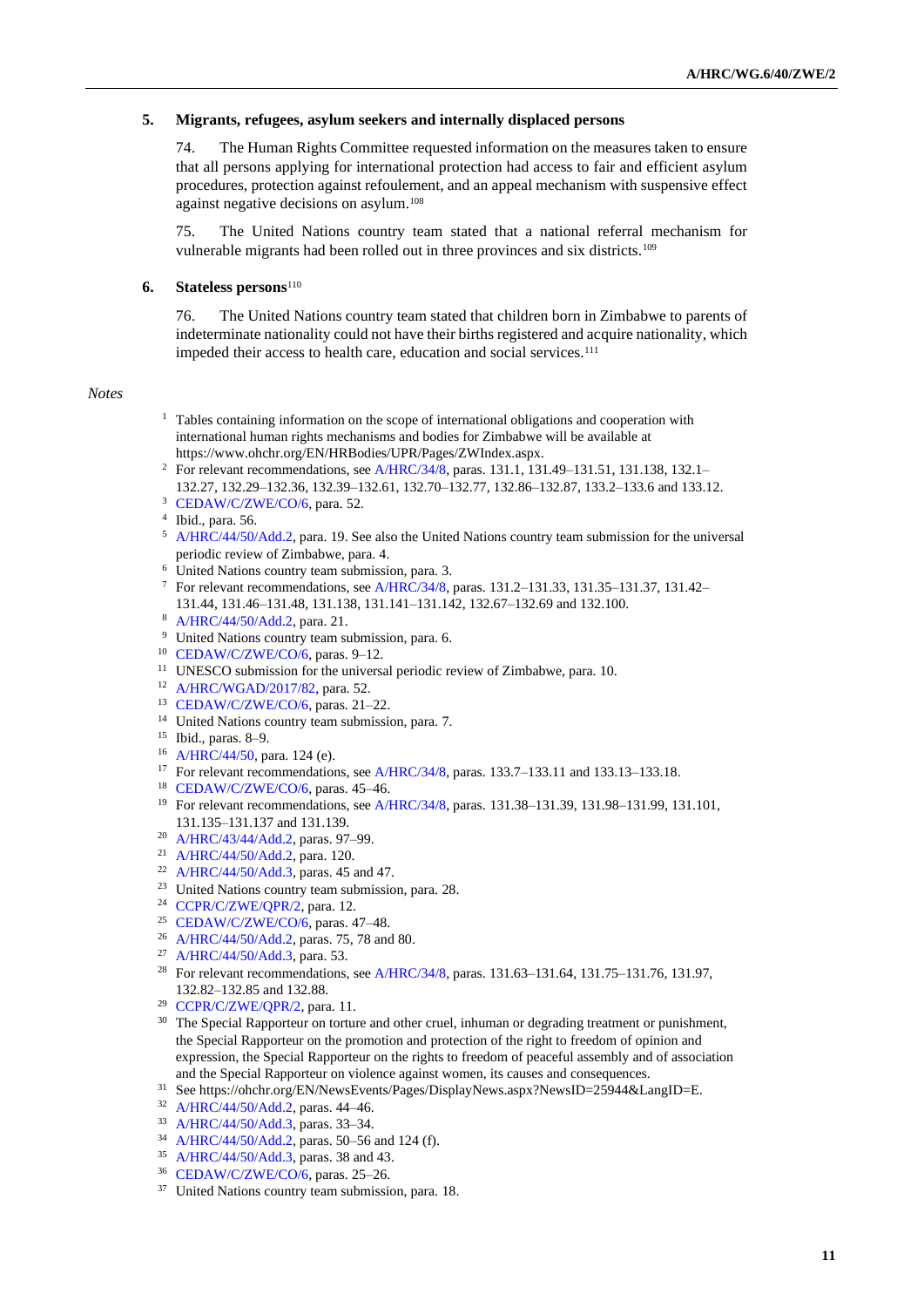- [CCPR/C/ZWE/QPR/2,](http://undocs.org/en/CCPR/C/ZWE/QPR/2) para. 15.
- For relevant recommendations, se[e A/HRC/34/8,](http://undocs.org/en/A/HRC/34/8) paras. 131.85–131.87.
- United Nations country team submission, para. 22.
- <sup>41</sup> [CCPR/C/ZWE/QPR/2,](http://undocs.org/en/CCPR/C/ZWE/QPR/2) paras. 4 and 17.
- United Nations country team submission, para. 13.
- [CEDAW/C/ZWE/CO/6,](http://undocs.org/en/CEDAW/C/ZWE/CO/6) para. 16 (a)–(b).
- United Nations country team submission, para. 41.
- Ibid., para. 9.
- For relevant recommendations, se[e A/HRC/34/8,](http://undocs.org/en/A/HRC/34/8) paras. 131.34, 131.81–131.84, 131.88–131.98, 132.62–132.64, 132.66, 132.89–132.96 and 132.99.
- [A/HRC/WGAD/2017/82,](http://undocs.org/en/A/HRC/WGAD/2017/82) para. 44.
- See https://www.ohchr.org/en/NewsEvents/Pages/DisplayNews.aspx?NewsID=26121&LangID=E.
- United Nations country team submission, para. 10.
- [CEDAW/C/ZWE/CO/6,](http://undocs.org/en/CEDAW/C/ZWE/CO/6) para. 28 (c).
- Ibid., paras. 33–34.
- [A/HRC/44/50/Add.2,](http://undocs.org/en/A/HRC/44/50/Add.2) para. 123 (a), (d) and (h).
- Ibid., paras. 27, 30 and 124 (a).
- [A/HRC/44/50/Add.3,](http://undocs.org/en/A/HRC/44/50/Add.3) para. 27.
- [A/HRC/44/50/Add.2,](http://undocs.org/en/A/HRC/44/50/Add.2) paras. 86–94, 25 (a) (ii)–(iii) and (c). See also United Nations country team submission, para. 11.
- [A/HRC/44/50/Add.3,](http://undocs.org/en/A/HRC/44/50/Add.3) paras. 58–59.
- For relevant recommendations, se[e A/HRC/34/8,](http://undocs.org/en/A/HRC/34/8) paras. 131.77–131.80.
- [CEDAW/C/ZWE/CO/6,](http://undocs.org/en/CEDAW/C/ZWE/CO/6) paras. 29–30.
- United Nations country team submission, para. 19.
- Ibid.
- [CEDAW/C/ZWE/CO/6,](http://undocs.org/en/CEDAW/C/ZWE/CO/6) paras. 31–32.
- <sup>62</sup> For relevant recommendations, se[e A/HRC/34/8,](http://undocs.org/en/A/HRC/34/8) paras. 131.109 and 132.65.
- [CEDAW/C/ZWE/CO/6,](http://undocs.org/en/CEDAW/C/ZWE/CO/6) paras. 49 and 50 (b).
- Ibid., paras. 49 and 50 (c).
- For the relevant recommendation, see [A/HRC/34/8,](http://undocs.org/en/A/HRC/34/8) para. 131.65.
- [CEDAW/C/ZWE/CO/6,](http://undocs.org/en/CEDAW/C/ZWE/CO/6) paras. 37–38.
- [A/HRC/44/50/Add.2,](http://undocs.org/en/A/HRC/44/50/Add.2) paras. 102–107 and 125 (h).
- For relevant recommendations, se[e A/HRC/34/8,](http://undocs.org/en/A/HRC/34/8) paras. 131.100, 131.102, 131.105 and 131.140.
- [CEDAW/C/ZWE/CO/6,](http://undocs.org/en/CEDAW/C/ZWE/CO/6) para. 41.
- For relevant recommendations, se[e A/HRC/34/8,](http://undocs.org/en/A/HRC/34/8) paras. 131.45, 131.102–131.104, 131.106–131.107 and 131.111.
- See https://www.ohchr.org/en/NewsEvents/Pages/DisplayNews.aspx?NewsID=25761&LangID=E.
- [A/HRC/43/44/Add.2,](http://undocs.org/en/A/HRC/43/44/Add.2) paras. 118 and 120.
- Ibid., para. 122 (c).
- Ibid., para. 122 (d).
- Ibid., para. 122 (e) and (k).
- Ibid., para. 122 (m).
- Ibid., para. 122 (n).
- Ibid., para. 122 (q).
- Ibid., para. 122 (s).
- Ibid., para. 122 (v). See also United Nations country team submission, para. 36.
- <sup>81</sup> For relevant recommendations, se[e A/HRC/34/8,](http://undocs.org/en/A/HRC/34/8) paras. 131.112-131.121, 131.124 and 132.81.
- United Nations country team submission, para. 30.
- [CEDAW/C/ZWE/CO/6,](http://undocs.org/en/CEDAW/C/ZWE/CO/6) paras. 39 (a) and 40 (a).
- Ibid., paras. 39 (b) and 40 (b).
- Ibid., paras. 39 (c) and 40 (c).
- Ibid., paras. 39 (d) and 40 (d).
- <sup>87</sup> For relevant recommendations, se[e A/HRC/34/8,](http://undocs.org/en/A/HRC/34/8) paras. 131.100, 131.112, 131.123 and 131.125– 131.132.
- UNESCO submission, pp. 3 and 5.
- United Nations country team submission, para. 31.
- UNESCO submission, pp. 3–5.
- <sup>91</sup> United Nations country team submission, para. 31.
- Ibid.
- [CEDAW/C/ZWE/CO/6,](http://undocs.org/en/CEDAW/C/ZWE/CO/6) paras. 35–36.
- UNESCO submission, pp. 4–5.
- For relevant recommendations, se[e A/HRC/34/8,](http://undocs.org/en/A/HRC/34/8) paras. 131.52–131.60, 131.70–131.73 and 131.140.
- United Nations country team submission, para. 37.